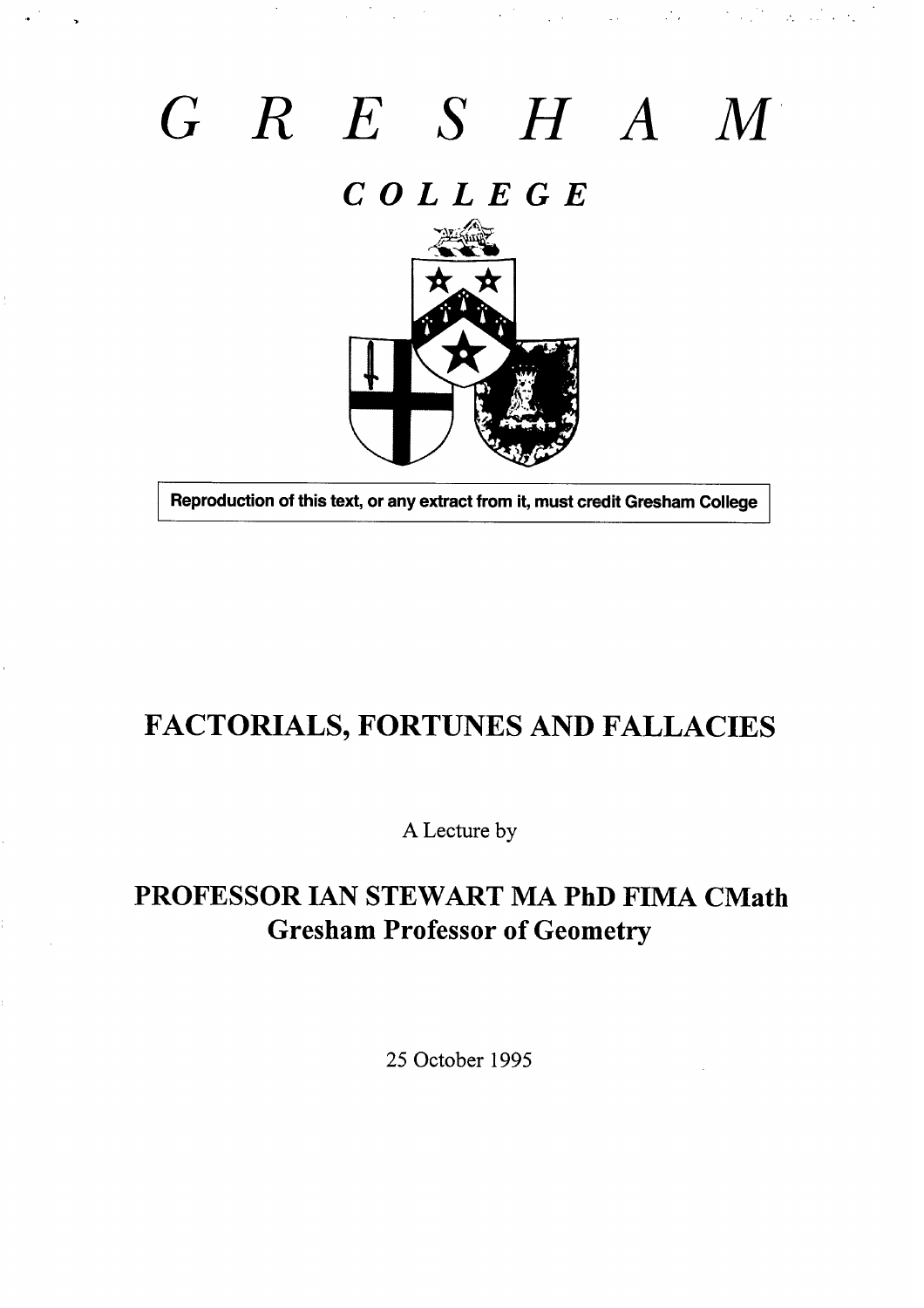## Gresham Geometry Lecture 25 October 1995

### Factorials, Fortunes, and Fallacies

**or**

#### *How to win the Lottery (or at least not lose by much)*

The odds against winning the jackpot on the National Lottery are precisely 13,983,815 to 1. If you placed one bet every week you would expect to win, on average, once every quarter of a milfion years.

How do we know that?

This lecture examines the mathematics behind the lottery  $-$  probability theory  $-$  and exposes several popular fallacies about it. For example: do you improve your chances of winning by sticking to the same numbers every week, or by swapping? Are your chances improved by avoiding last week's numbers? Does a random-looking sequence like 4,19,25,27,42,46 have a better chance than a patterned one like 1,2,3,4,5,6?

It also examines strategies and systems for maximizing winnings. What sequence you bet on, and when you bet, do make a difference.

In 1995 the British government introduced a National Lottery, similar to those run by several other countries including Germany. The proceeds are divided between Camelot (the company that runs it), the government, various worthy causes such as charities, sport, and the arts, and the winning punters. The lottery predictably proved controversial — not because of any irregularities in its running, but for political and ethical reasons. (It was, for example, dubbed a 'desperation tax' by the Methodist church.) Setting politics and ethics aside, let's try out the methods of probability theory on this topical example to get some insight into its mathematical structure.

The rules are simple. For  $\pounds$ 1, a player buys a lottery card and chooses six distinct numbers between 1 and 49 inclusive — for example 5, 6, 17, 31, 32, 47. A seventh 'bonus number' must also be chosen, but for simplicity I'll ignore that. Every week six random numbers (plus a bonus number which I've just promised not to mention) are generated by a machine that mixes up plastic balls with numbers on and blows them one by one into a tube. In order to win prizes, players must match the numbers marked on their cards to those selected by the machine. The order in which the numbers are chosen or drawn is irrelevant.

The top prize, the jackpot, is typically worth about £8 million, and goes to those players who get all six numbers correct. Successively smaller prizes are given for getting five numbers out of the six main ones, plus the bonus; five numbers out of the six main ones; four numbers out of the six main ones; and three numbers out of the six main ones. (To keep the discussion simple I will ignore everything except the jackpot.)

In the first draw for the lottery nobody won the jackpot, which was therefore 'rolled over' to the next week — meaning that the prize money for the second week's jackpot was added to that for the first. In week two a factory worker from the North of England duly won £17,880,003, with the choice of numbers 26, 35, 38, 43, 47, 49, and Lottery Fever struck. For example, an insurance company offered a policy to protect employers against a key member of staff winning the jackpot and leaving. How worthwhile would such a policy be to a company? How do the odds of winning the jackpot compare with those for being killed in a road accident — against which few companies insure their employees, however important?

There are many people who offer to sell 'systems' for improving your chances of a win. Are any of these systems effective? Do you stand a better chance of winning if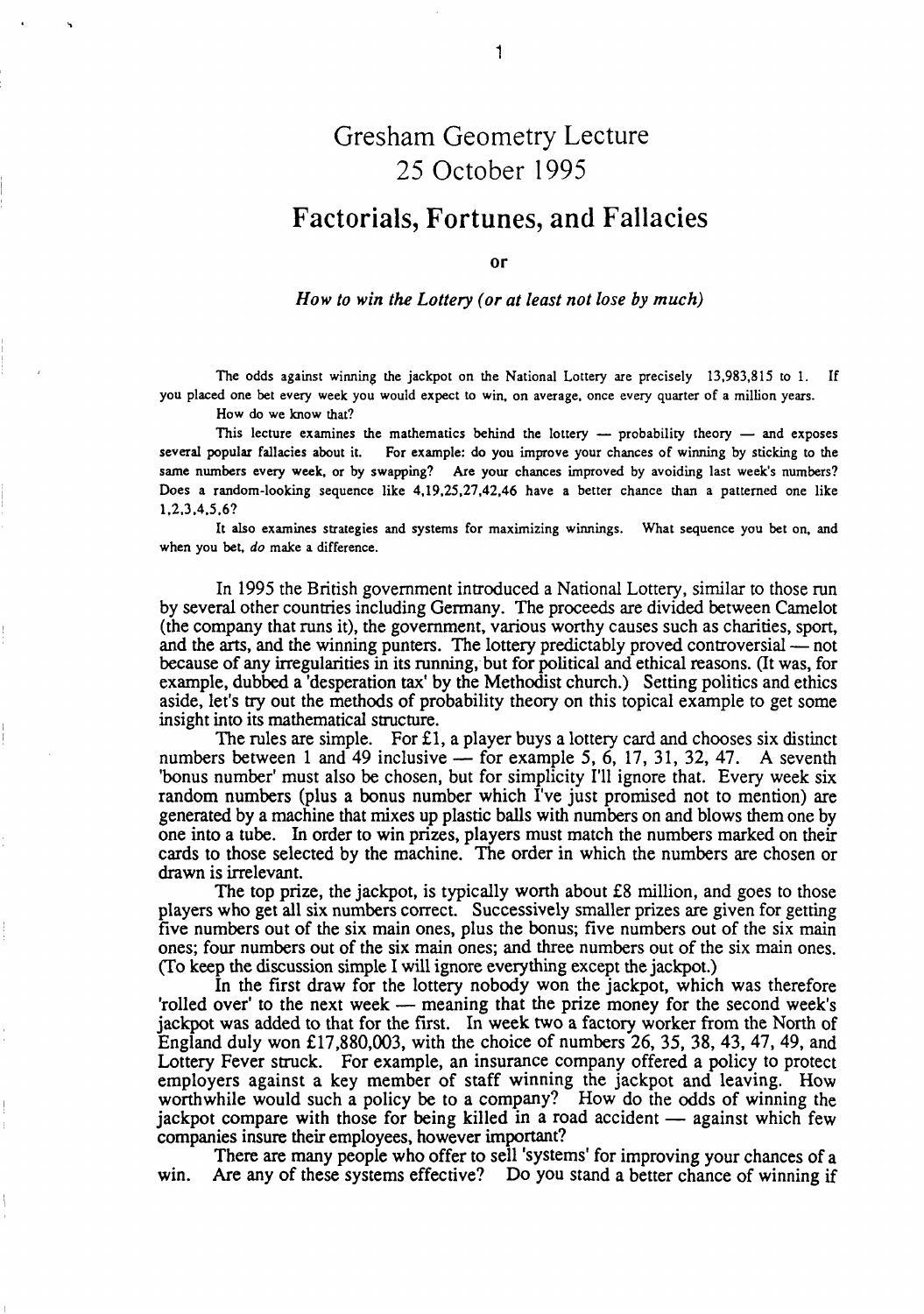you stick to the same numbers every week, or if you swap? Do 'random' sequences like  $4, 11, 15, 23, 31, 42$  have a better chance of winning than patterned ones like  $1, 2, 3, 4, 5$ , 6?

What are your chances of winning, anyway? How do we know?

#### **Probability**

**TO** answer these and other questions about the lottery we need to introduce some ideas from probability theory. In fact my main aim in this section of the lecture is to build some intuition about randomness and probability that applies to many real world situations, not just the lottery.

Randomness is a tricky concept. For the moment let's say that a sequence of events is random if the next event does not depend in any manner upon the previous events. If I roll an unbiased die, and it comes up 6 five times in a row (unlikely, but possible), then this has no effect on the next throw. It will be either 1, 2, 3,4, 5, or 6, and there is no reason to expect any number to be more likely than the others.

*Random systems have no memory.* 

*The* actual definition of probability that mathematicians use is that it is a numerical quantity associated with certain events which satisfies certain properties. There is a theorem (called the Law of Large Numbers) which allows us to *interpret* probability as a long-term frequency. Suppose that you conduct some 'trial' that has a number of different events A,  $\dot{B}$ , C, etc. Then the probability  $p(A)$  of outcome A can be interpreted as the proportion of trials in which event  $A$  occurs. More precisely, it is the limiting value of that proportion in a very long series of trials. I repeat that this is an interpretation, not a definition: the fatiure to appreciate this point underlies several misunderstandings about the nature of probabihty.

#### *Example*

Trial: toss a coin.

Events H (heads) and T (tails). [E (edge) is excluded in this particular example, although for a real coin it does occasionally happen. *Very* occasionally.]

Probabilities:  $p(H) = \frac{1}{2}$ ,  $p(T) = \frac{1}{2}$ . This mathematical system is called a *fair coin.* The coins in your pocket are very well modelled by a fair coin if you perform a real-world experiment known as 'tossing'.

Here is the result of an actual experiment carried out 20 times using a £1 coin: I promise I didn't just invent it.

#### TTTTHTHHHH HHTTTHTTTH (1)

There are 11 T's and 9 H's, frequencies of  $11/20 = 0.55$  and  $9/20 = 0.45$ . These are close to 0.5, but not exacdy equal.

You may object that my sequence is unusual — it doesn't look random enough. Actually, it does — but our psychological makeup misleads us on what randomness looks like. You'd probably be much happier with something like

#### HTHHTTHTTHT HHTHTHHTT (2)

with frequencies  $10/20 = 0.5$  and  $10/20 = 0.5$ . As well as getting the numbers spot on, the second sequence looks more random.

But it isn't.

What makes sequence (1) look non-random is that there are long repetitions of the vent, such as  $T T T T$  and  $H H H H H$ . Sequence (2) lacks such repetitive same event, such as  $T T T T T$  and  $H H H H H$ . Sequence (2) lacks such repetitive sequences, so we think it looks random. But random sequences *should* contain sequences, so we think it looks random. repetitions. For example, if you look at successive blocks of four events, like this:

 $\mathbf{r}$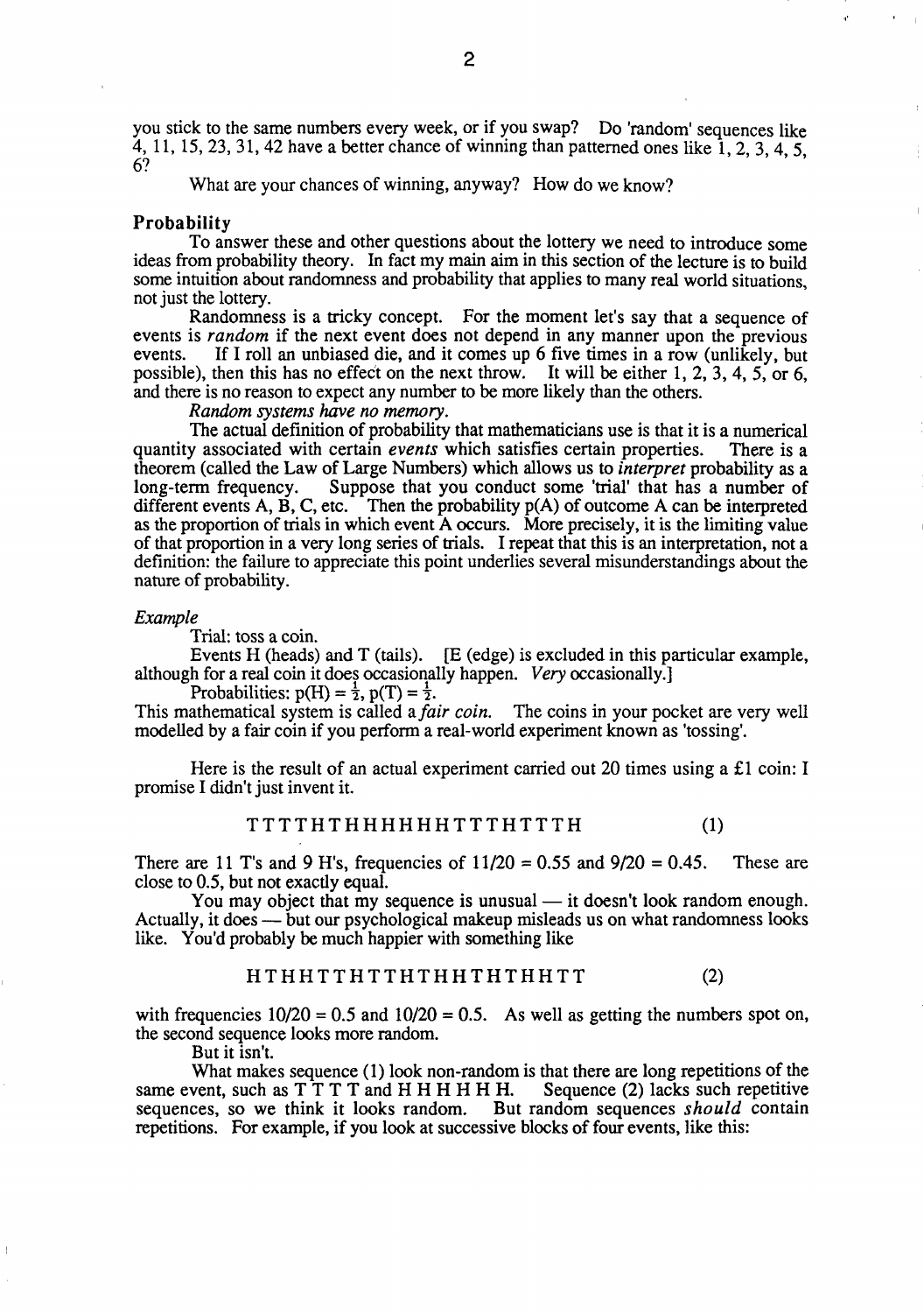#### TTTTHTHHHHHHTTTHTTTH TTTT TTTH TTHT THTH etc.

then  $T T T T$  should occur about one time in 16 (I'll explain why in a moment). In fact here it occurs once in 17 times — pretty much spot on! Agreed, H H H H H H should occur only once in 64 times, on average — but I didn't throw my coin enough times to see whether it came up again later. *Something* has to come up, and H H H H H H is just as likely as  $\hbox{HTHTHT}$  or  $\hbox{HTHT}$   $\hbox{THT}$ 

Random sequences often show occasional signs of patterns and clumps. Do not be surprised by these: they are to be expected. They are *not* signs that the process is not random. Unless the coin goes  $H H H H H H H H H H H H$ ..., in which case the shrewd person would guess that perhaps it is double-headed...

#### *Simulated Lottery Draws*

,

I wrote a computer program to simulate the lottery machine using random numbers.. The first  $10$  draws were like this:

| 4                       | 6  | 32 | 36 | 40 | 43 |
|-------------------------|----|----|----|----|----|
| 6                       | 23 | 25 | 27 | 35 | 47 |
| 16                      | 27 | 28 | 46 | 47 | 48 |
| 8                       | 17 | 23 | 33 | 35 | 37 |
| $\overline{\mathbf{3}}$ | 21 | 26 | 27 | 37 | 38 |
| $\overline{7}$          | 12 | 23 | 28 | 33 | 37 |
| $\overline{\mathbf{3}}$ | 15 | 18 | 24 | 28 | 49 |
| 16                      | 19 | 33 | 40 | 44 | 47 |
| 11                      | 21 | 34 | 36 | 38 | 46 |
| 7 <sup>1</sup>          | 9. | 13 | 24 | 26 | 30 |

You can see all sorts of apparent 'patterns' and 'clumps' here. But in fact (because of the way they are generated) we know these sequences are entirely typical of randomly drawn ones.

On the 23rd trial, by the way, I got

30 31 34 35 36 43

On the 26th I got

3 4 5 12 14 34

and on the 85th

1 3 8 8 17 lg

so don't expect random choices to be evenly spread out.

Suppose you toss four coins in a row. What can happen?

Fig.1 (next page) summarizes all the possible results. The first toss is either H or T (each with probability  $\dot{\tau}$ ). Whichever of these happens, the second toss is also either H or T (each with probability  $\dot{\tau}$ ). Whichever of these happens, the third toss is also either H or T (each with probability  $\frac{1}{2}$ ). And whichever of these happens, the fourth toss is also either H or T (each with probability  $\frac{1}{2}$ ). So we get a 'tree' with sixteen possible routes So we get a 'tree' with sixteen possible routes through it. According to the rules for manipulating probabilities, each route has probability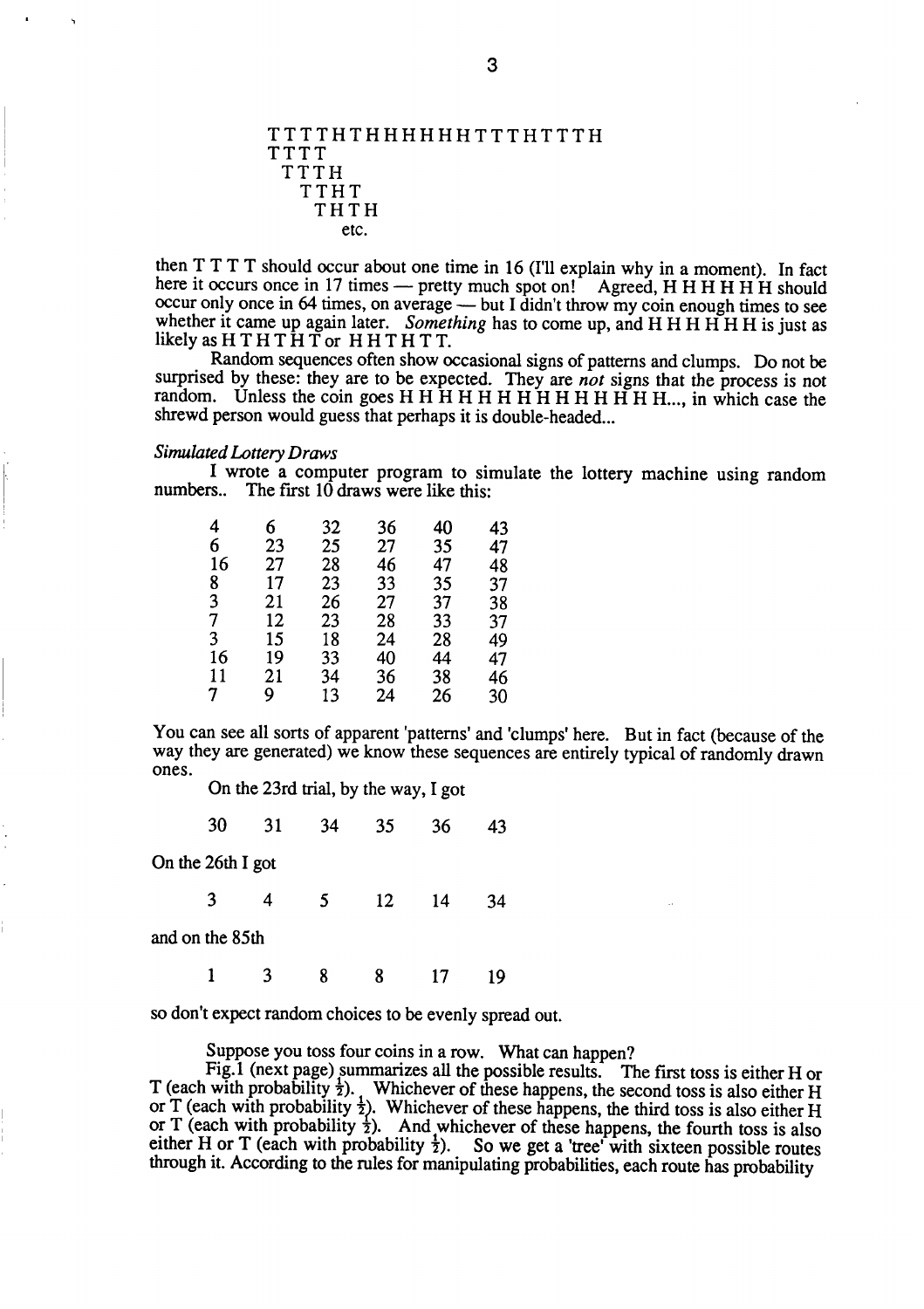$$
\frac{1}{2} \times \frac{1}{2} \times \frac{1}{2} \times \frac{1}{2} = \frac{1}{16}.
$$

This is plausible, because there are 16 routes, and each should be equally likely.



Fig. 1 Tree of successive events shows all possibilities for four consecutive coin tosses.

Notice that T T T T has probability  $\frac{1}{16}$ , and H T H H (say) also has probability  $\frac{1}{16}$ .

Although H T H H looks 'more random' than T T T T, they have the same probability.

The point to understand here is that it is the *process* of tossing a coin that is random. This does not oblige the *results* to look random too. Usually they do — but that's because most sequences of H's and T's don't have much pattern. In fact Gregory Chaitin has *defined* randomness as lack of pattern — more precisely, he says that a sequence is random if if cannot be generated by a computer program shorter than the sequence itself — and he has proved that in this sense almost dl *long enough* sequences are random.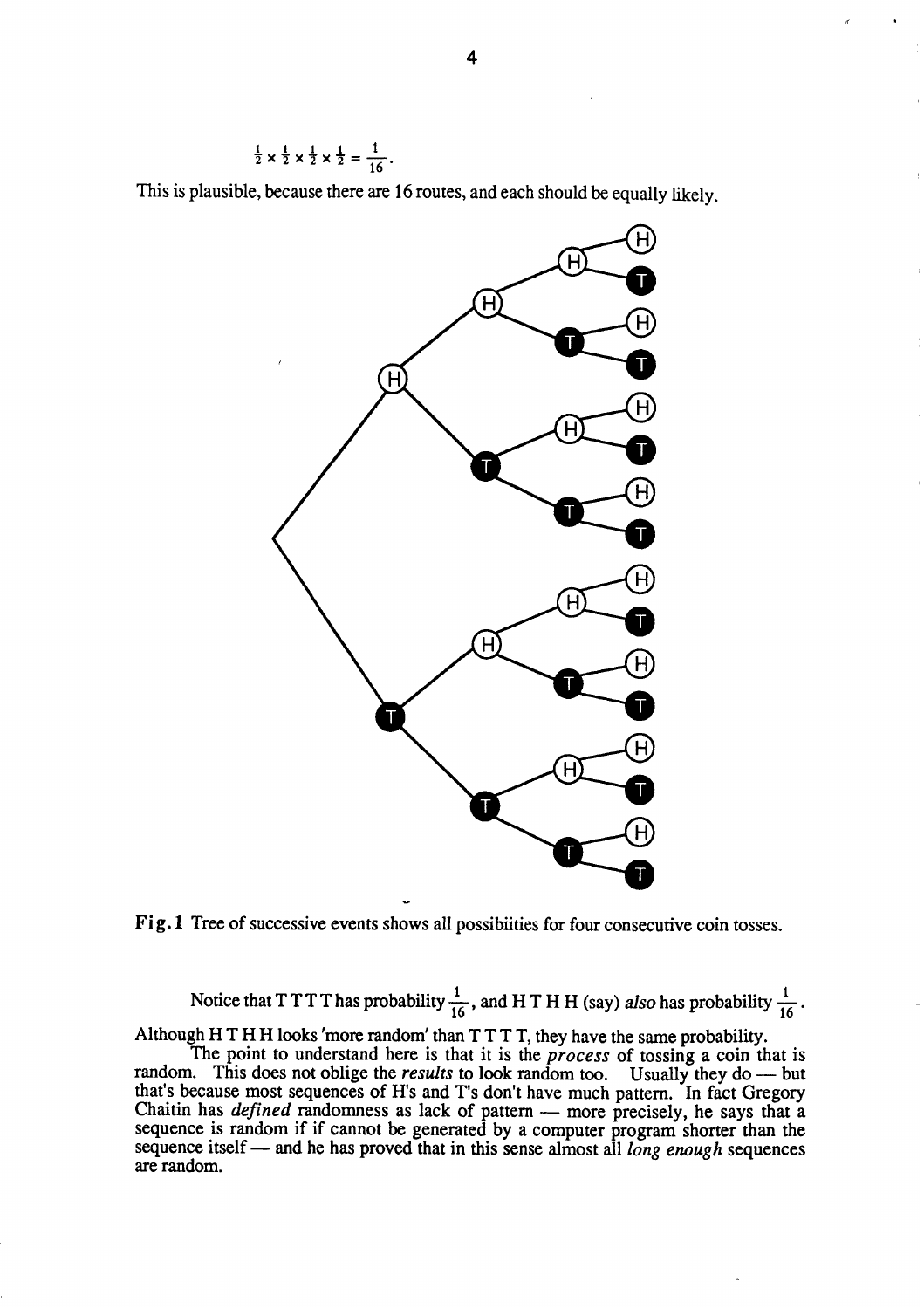#### The 'Law of Averages'

The basis of many misconceptions about probability is a belief in something usually referred to as 'the law of averages', which asserts that any unevenness in random events gets ironed out in the long run. For example, if a tossed coin keeps coming up heads, then at some stage there will be a predominance of tails to balance things out.

We'll see later that even though there is a sense in which this is true, the usual way people interpret it is wrong. For example, tails do not become 'more likely' if you toss lots of heads. The probability of a tail remains at  $\frac{1}{2}$ .

You might like to try an experiment to test the alleged 'law'. Take ten coins. Toss each coin repeatedy until you get a run of (say) four heads, H H H H. Does such a run somehow improves the odds on getting tails on the next throw? Toss each of the ten 'pre-prepared' coins once, and see how many tails you get. (For a more sophisticated 'pre-prepared' coins once, and see how many tails you get. experiment, do this lots of times and see how the results vary: then compare with the theoretical predictions for ten tosses of an unbiased coin, to which we now turn.)

#### Factorials

If you toss ten independent fair coins, what is the probability of getting exactly five heads?

Let's start with an easier one. If you toss a coin four times, what is the probability of getting exacdy two heads? Look at Fig. 1. There are 16 different sequences of H's and T's, and you can count how many of them contain exactly two heads. There are 6 of them

| HHTT        |
|-------------|
| HTHT        |
| <b>HTTH</b> |
| THHT        |
| THTH        |
| TTHH        |

so the probability of exactly two heads is  $\frac{6}{16}$  = 0.375. Devoteees of the law of averages

should note that this is less than the probability of *not* getting exactly two heads, which is  $1 - 0.375 = 0.625$ .

What about five heads in ten tosses? There are 1024 different sequences of ten H's and T's, so listing all cases is not such a good idea. We need a more general method, and I'll illustrate the beginnings of an area nowadays often called 'discrete mathematics' or 'combinatorics' that can be used to answer such questions.

First, a simpler question. If I have, say, seven objects  $A B C D E F G$ , how many different ways can I arrange them in order?

There are 7 choices for the first object. Having selected that one, there are only 6 choices for the second object. Then 5 choices for the third, 4 choices for the fourth, 3 choices for the fifth, 2 choices for the sixth, and 1 choice for the seventh. So the total number of possibilities is obtained by *multiplying* these numbers of choices:

7x6x5x4x3x2x2x1.

This works out as 5040, and it is called *factorial* 7 [people often say 7 *factorial* too] and denoted 7!

Similarly, the number of ways to arrange n objects in order is

 $n! = n(n-1)(n-2)...3.2.1.$ 

Now back to the question: how many sequences of ten H's and T's contain exactiy 5 H's? One way to think about this is to imagine choosing the positions of the 5 H'sfrom the 10 'slots'in the sequence.

The first H can go into any of 10 slots.

The second H can go into any of 9 slots.

The third H can go into any of 8 slots.

The fourth Hcan go into any of 7 slots.

The fifth H can go into any of 6 slots.

Multiplying up, we get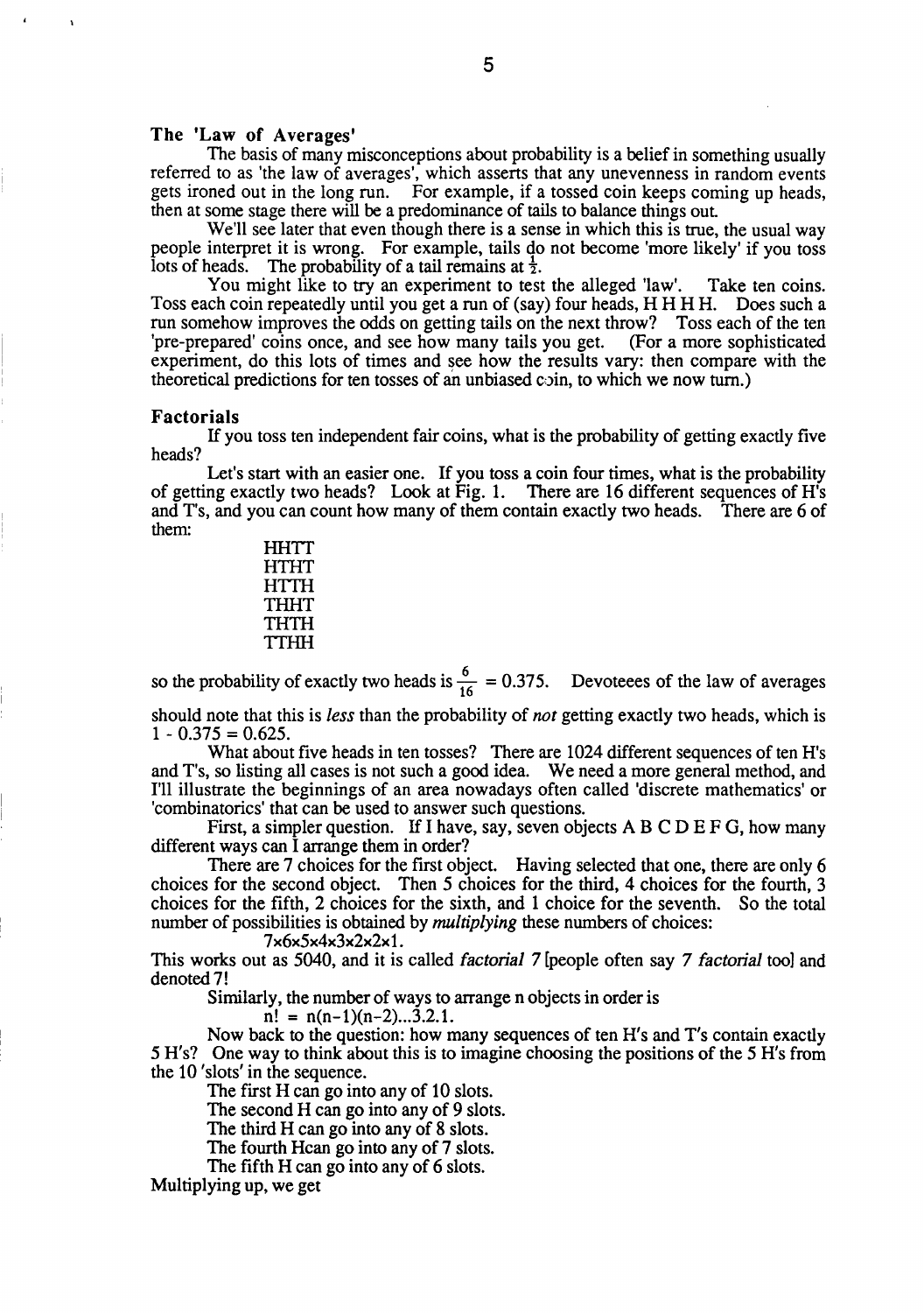#### $10\times9\times8\times7\times6 = 30240$ .

Hang on, that can't be right: there are only 1024 sequences. What's happened is that we have counted each arrangement many times. For example H H H H H T T T T T comes up if we allocate heads to slots  $12345$  in that order, or  $21345$ , or  $53142$ , or... In fact the number of times that a given sequence, such as  $H H H H H T T T T T$ , comes up is the number of ways to place five objects (the slots) in order. This is  $5! = 120$ . So we have to divide 30240 by 120, which gives

 $30240/120 = 252$ .

This means that the probability of getting exacdy five heads with ten coin tosses is  $252/1024 = 0.246$ .

This is even smaller than the probability of getting two heads in four tosses. But aren't the numbers supposed to balance out in the long run? Doesn't look as if they are likely to balance out *exacdy,* does it?

If you look back to our calculation you find that the number of ways to get  $5$  heads in 10 trials (252) came about as

$$
\frac{10.9.8.7.6}{5.4.3.2.1}
$$
.

By similar arguments, the number of ways to get  $r$  heads in  $n$  trials is

$$
\frac{n(n-1)...(n-r+1)}{r(r-1)...3.2.1}
$$

which is called a *binomial coefficient* and written as  $\binom{n}{r}$ . This can be rewritten using factorials as the famous formula

$$
\binom{n}{r} = \frac{n!}{r!(n-r)!} \enspace .
$$

Thus arrnd, you can calculate the number of sequences of ten coin tosses that contain exactly  $r = 0, 1, 2, 3, \dots, 10$  H's. Divide those numbers by 1024 and you get the probabilities of obtaining r heads in 10 tosses. The results are:

| r                       | 10 <sup>2</sup> | $\binom{10}{r}$ /1024 |
|-------------------------|-----------------|-----------------------|
| 0                       |                 | 0.000976              |
| 1                       | 10              | 0.009765              |
| $\mathbf{2}$            | 45              | 0.043945              |
| $\overline{\mathbf{3}}$ | 120             | 0.117187              |
| $\overline{\mathbf{4}}$ | 210             | 0.205078              |
| 5                       | 252             | 0.246093              |
| 6                       | 210             | 0.205078              |
| $\overline{7}$          | 120             | 0.117187              |
| 8                       | 45              | 0.043945              |
| 9                       | 10              | 0.009765              |
| 10                      |                 | 0.000976              |

OK, that's given you some technique. Before applying it to the lottery, though, I'd like to pick up on the 'law of averages' point again.

#### Random Walks

The calculations and experiments we've just done make it clear that there is no 'law of averages', in the sense that the future probabilities of events are *not* changed in any way by what happened in the past.

This means that lottery systems that are based on analysing past draws are totally useless. The more clever the pattern-detecting software is, the more cleverly it's andysing the wrong thing. The patterns it thinks it finds are spurious and irrelevant, and predictions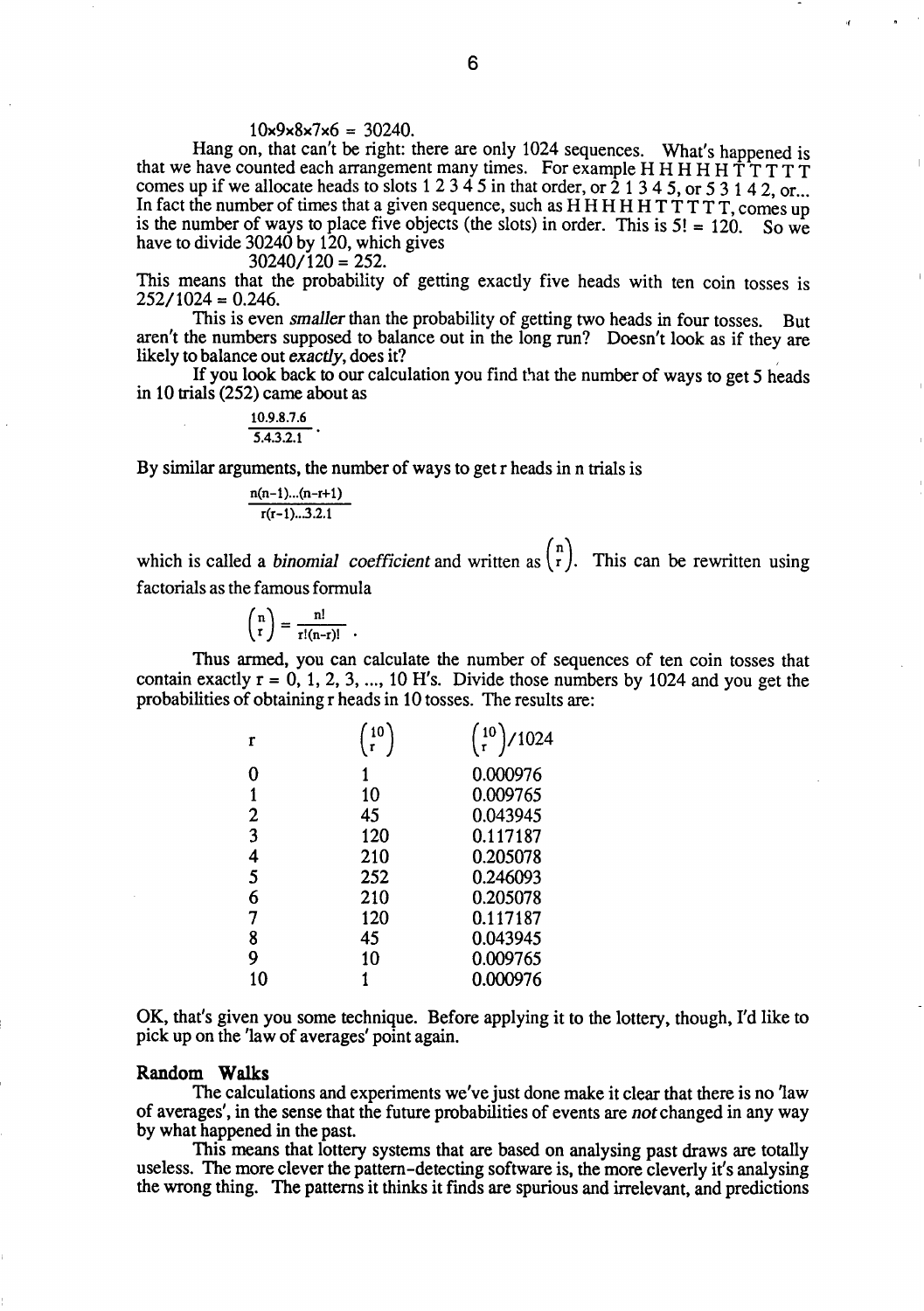based on those apparent patterns are nonsense.

However, there is an interesting sense in which things do tend to balance out in the long run. You can plot the excess of the number of H's over the number of T's by drawing a graph of the *difference* at each toss. You can think of this as a curve that moves one step upwards for each H and one down for each T. So the opening sequence  $(1)$ , which was

TTTTHTHHHHHHTTTHTTH, produces the graph of Fig.2.



Fig.2 Random walk representing excess of heads over tails.

That establishes the principle, but the picture may still make you think that the numbers ballance out pretty often. So here's a graph of a typical random walk corresponding to 10,000 tosses. Heads spend a lot of time in the lead.



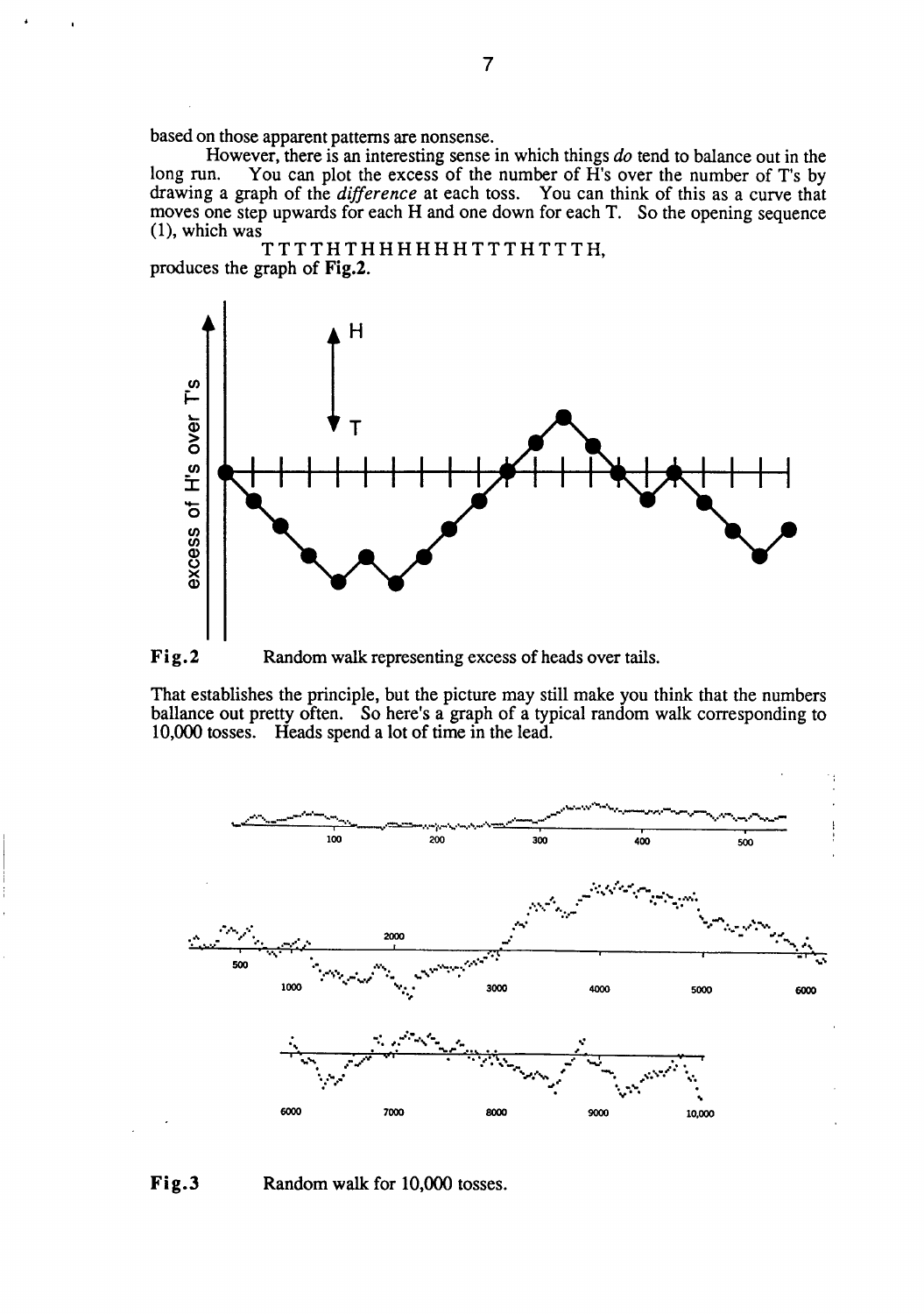If you reverse the above random wdk (corresponding to tossing the coins in backeward-moving time) you find that now

| <b>HEADS ARE</b> | <b>TAILS ARE</b>   |
|------------------|--------------------|
| IN THE LEAD      | <b>IN THE LEAD</b> |
| 7804 tosses      | 8 tosses           |
| 2 tosses         | 54 tosses          |
| 30 tosses        | 2 tosses           |
| 48 tosses        | 6 tosses           |
| 2046 tosses      |                    |

This sort of wildly unbalanced behaviour is entirely normal. In fact random walk theory shows that the probability that, in 10,000 tosses, one side leads for 9930 tosses and the other for only 70, is about one in ten.

However, random wak theory also tells us that the probability that the balance never returns to zero (that is, that H stays in the lead *forever*) is 0. (The average time taken to return, by the way, is infinite.) This is the sense in which the 'law of averages' is true. It carries no implications about improving your chances of winning, though, if you're betting on whether H or T turns up. The point is, you don't know how long the long run is going to be — except that it is likely to be very long indeed.

OK. Suppose you toss a coin 100 times and at that stage you have 55 H's and 45 T's — an imbalance of 10 in favour of H's. Random walk theory says that if you wait long enough, the balance will (with probability 1) correct itself.

Isn't that the 'lawof averages'?

No. Not as that 'law'is normally interpreted. If you choose a length in advance — say a million tosses — then random walk theory says that those million tosses are unaffected by the imbalance. In fact, if you made huge numbers of experiments with one million extra tosses, then on average you would get  $\overline{500,055}$  H's and  $\overline{500,045}$  T's in the combined sequence of 1,000,100 throws. (On average, imbalances *persist*. Notice combined sequence of 1,000,100 throws. (On average, imbalances *persist. Notice* however that the *frequency* of H changes from 55/100 = 0.55 to 500055/1000100 = 0.500005. The 'law of averages' asserts itself not by *removing* imbalances, but by The 'law of averages' asserts itself not by *removing* imbalances, but by swamping them.)

What random walk theory tells us is that if you wait long enough, then eventually the numbers will balance out. If you stop at that instant, you may imagine that your If you stop at that instant, you may imagine that your intuition about a 'law of averages' is justified. But you're cheating: you stopped when you got the answer you wanted. Random walk theory also tells you that if you carry on for long enough, you will reach a situation where the number of H's is a million more than the number of T's. If you stopped *there*, you'd have a very different intuition!

Enough theory. Now let's take a look at the lottery.

#### Winning Probabilities

What is your chance of winning the jackpot? Assume that the machine that chooses the numbers is statistically random. All the evidence supports this assumption, and indeed there are good mathematical reasons to expect it to be true, based on the idea that the machine 'does not know' which numbers are written on the balls. That is, in principle it treats all balls equally. So the probability of any particular number being So the probability of any particular number being. chosen is 1/49. A human player may think that the numbers 3 and 7 are 'lucky'and 13 is 'unlucky', but statistical analysis of the numbers produced over many years in other countries shows that the machine isn't superstitious.

Assume you've chosen 5, 6, 17, 31, 32, 47. What is the probability that the machine will produce those numbers?

The probability that the first number drawn by the machine matches one of your six

a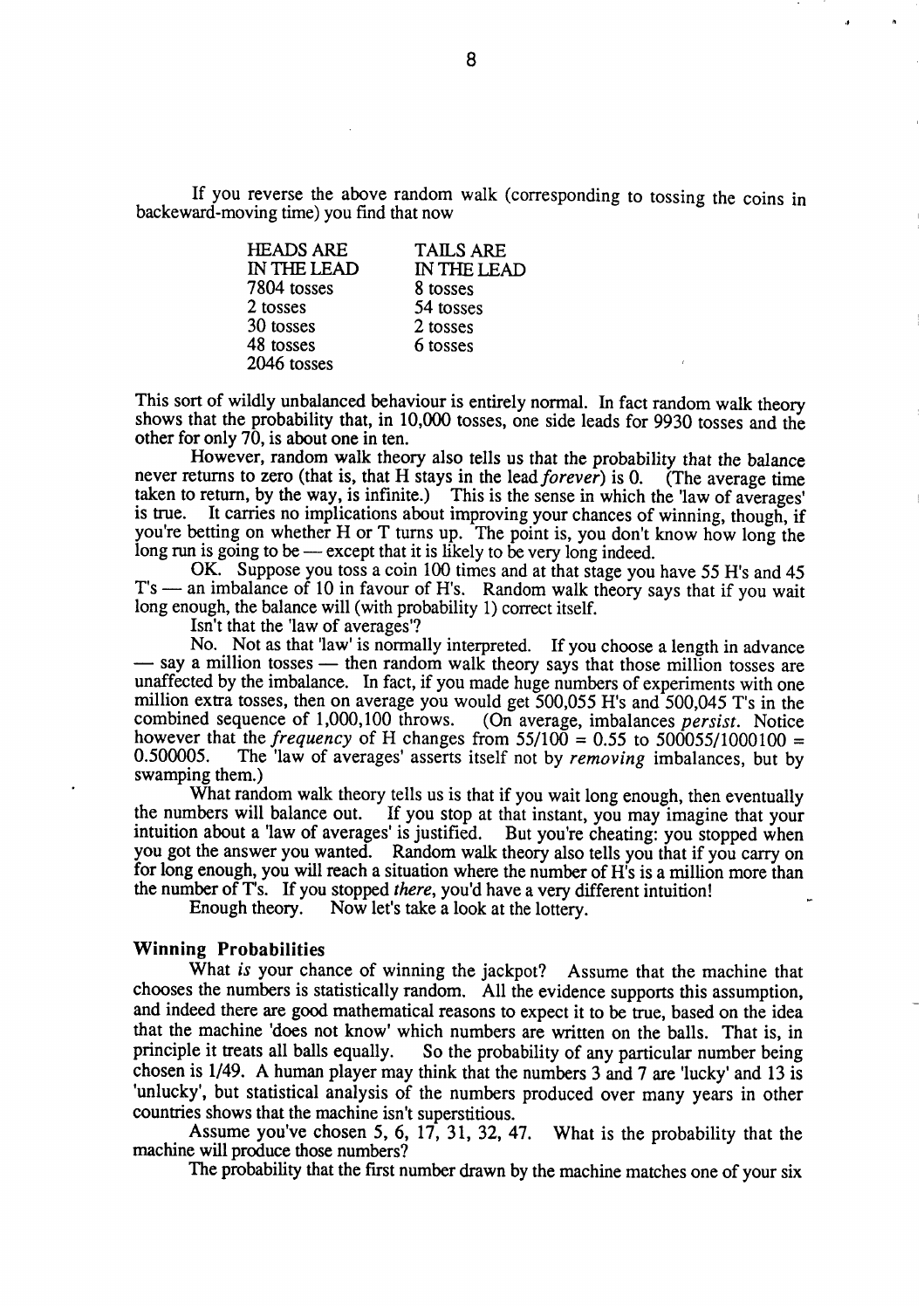is clearly 6/49, because there are six possible numbers to choose out of a total of 49. If that number *is* one of yours, then the probability that the second number drawn by the machine matches one of your other five choices is clearly 5/48, because now there are only five possible numbers left to to choose out of a total of 48. Similarly the probability of the machine choosing one of the remaining four numbers on the next try is 4/47, and so on with successive probabilities 3/46, 2/45, and 1/44.

According to probability theory, then, the probability of dl six numbers matching those you chose can be found by multiplying all of these fractions together:

$$
\frac{6}{49} \times \frac{5}{48} \times \frac{4}{47} \times \frac{3}{46} \times \frac{2}{45} \times \frac{1}{44} = \frac{1}{13983816}
$$

So the chance of winning the jackpot is precisely 1 in 13,983,816 each week. In bookie's jargon, the *odds against* are 13,983,815 to <sup>1</sup>.

This calculation has a factorialish look to it, so let's do it using the methods established earlier. You are choosing 6 balls out of 49, and the number of ways to do this is

$$
\binom{49}{6} = \frac{49.48.47.46.45.44}{6.5.4.3.2.1} = 13,983,816
$$

This is the same fraction as before but upside down.

Notice that this calculation produces the same answer for *any* set of six numbers between 1 and 49. All choices of six numbers, no matter what patterns do or do not occur, have exacdy the same chance of being chosen by the machine.

#### **Expectation**

Your *expectation* is the amount you win, on average, per attempt. What is it?

The typical jackpot is around  $E_8$  million, and you bet £1. On the simplifying assumption that at most one person wins the jackpot — which we'll shortly see is not the case — your *expected* winnings -- what you win on average if you make a very large

number of bets -- are 
$$
f(\frac{8000000}{13983816} - 1)
$$
, that is, a loss of 43p.

Of course there are the other prizes, but the expected 'winnings' of any player still amounts to a substantial loss — which is why the Lottery can pay the company that runs it, the government, charities, sport, and the arts, as well as the winners. In gambling terms, the lottery is a sucker bet.

One implication of this calculation is that the more you play, the greater your expected loss becomes. (That's what *makes* it a sucker bet.) Many people will try to sell you a 'system' that involves betting on lots of combinations of 6 numbers — say a fancy way to start with 8 numbers and guarantee that if at least five of those are selected then you are guaranteed to win the jackpot. (This is easy to do. For example, list all

 $\binom{8}{5}$  = 56 ways to choose five numbers from your eight. Complete each of these by

adding in each of the 44 numbers not already chosen in those five. You must win!)

*The* snags are twofold. First, you have to make 56x44 = 2464 bets. (Your expected loss is now 2464  $\times$  43 p = £1059.52.)<sup>1</sup>

But what purveyors of such systems try very hard to hide from you is that they only work provided you get those five numbers right from among your chosen eight. And that's still very unlikely. Indeed, its probability neatly balances out, so that your chances of fulfilling this condition are the same as your chances of winning the jackpot if you place 2464 different bets. The point is that *any* 2464 different bets have the same chance of

<sup>1</sup> It's not quite that bad in reality — there are other prizes than the jackpot. The numbers are slightly more in your favour, but the principle is the same.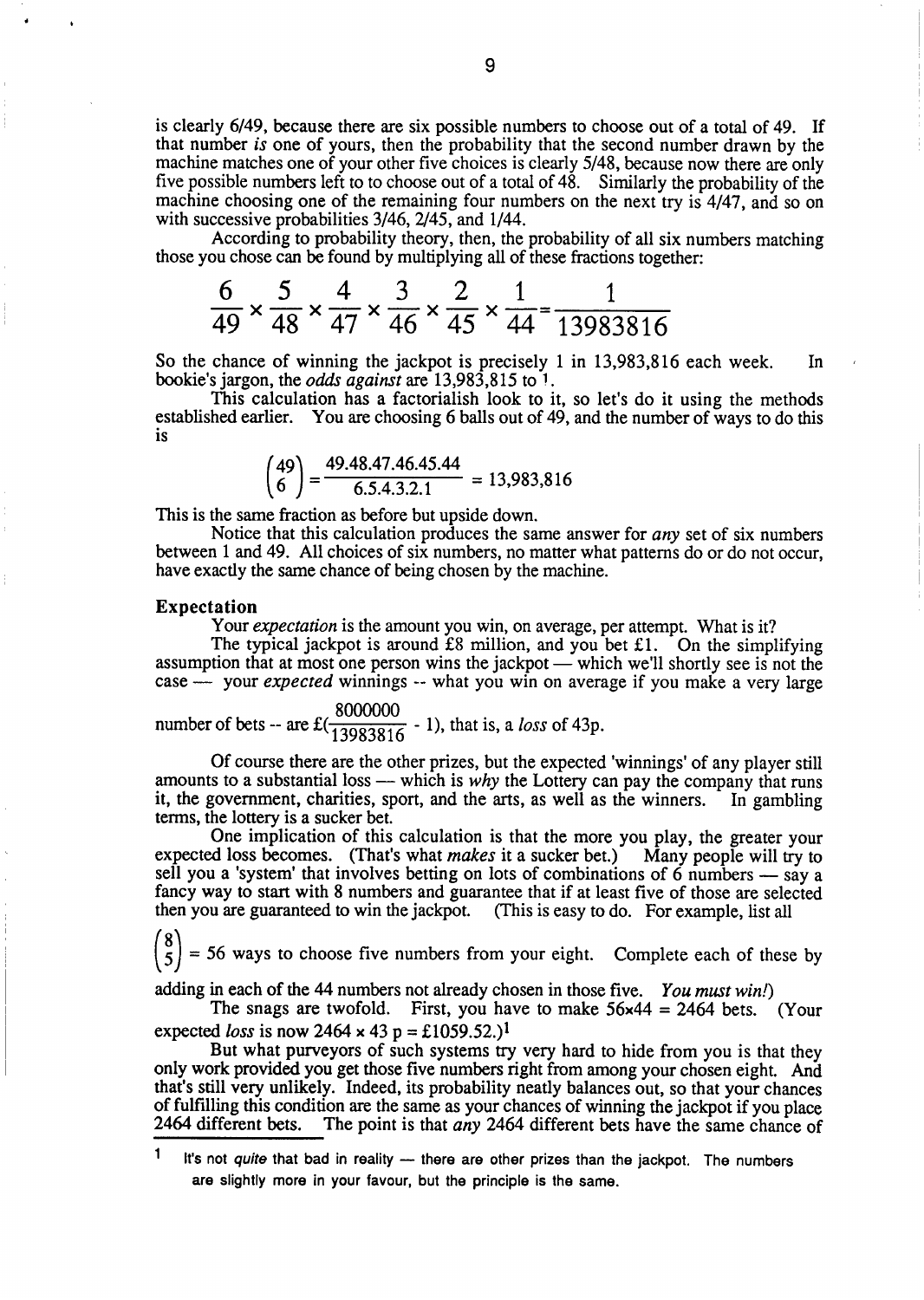winning as the 2464 you select using the system. So the system doesn't offer much added value. (There is one tiny advantage: you only need look at your initial eight numbers to (There is one tiny advantage: you only need look at your initial eight numbers to see if you've won. With 2464 bets to look through, you might miss a win — or wrongly think you've got one — by mistake.)

#### The Rational Gambler

This doesn't mean that it's not worth your while to play. The company, the government, charities, sport, and the arts, are effectively betting huge numbers of times and thus can expect to *receive* their expectations. The typical player, however, bets only a small sum every week, and for them the expectation gives an incorrect picture — just as the statement 'the average family has 2.4 children' fails to apply to any individual family. The pattern for most players is that they pour small sums down the drain — typically about  $£100$  per year — hoping for numbers that, for them, never turn up. Occasionally they get three numbers right and win  $£10$ , but that's just a psychological sop to keep them interested, and it's more than cancelled out by their losses. What they buy is  $£100$  worth of excitement, and a possibility — albeit remote — of instant riches.

They could achieve just about the same effect by dropping 50p down the drain every week and hoping that they have a lost aunt in Australia who is about to die and leave them millions. The probabilities are very similar.

The pattern for the very few who hit the jackpot is utterly different. What they buy is a total change of lifestyle.

Should a 'rational' person play? There are many considerations, among them 'do I redly *want* a total change of lifestyle?'. But even if we focus solely on mathematical issues, probability theory offers guidelines, not proofs. There are many cases where it is rational to bet when your expectation is negative: the clearest example is fife insurance. The mathematics of life insurance is very similar to that for the lottery. The insurance company makes huge numbers of bets with all of its clients, but each client's bet is small. The expectations are similarly weighted in the insurance company's favour. The main difference is that normally the players hope *not* to hit the jackpot. It is entirely rational to play the life insurance game, negative expectation notwithstanding: players pay an affordable premium in order to purchase finmcial security in the event of an unlikely — but possible — disaster.

Should a company insure against key personnel winning the jackpot and heading off for a lifetime of indulgence in warmer climes? The chance of being killed in a car crash in the UK is about 1 in 500,000 per week. This is about 28 times as likely as winning the lottery. So it is definitely irrational to insure against an employee winning the lottery if you aren't insuring against far more likely, and more prosaic, disasters. Advertising for the lottery emphasises that 'it could be YOU', but your chances of being mugged, or of contracting ADS heterosexudly, are a lot higher. However, in any given year you are about two hundred thousand times more likely to win the jackpot than to be hit by a meteorite.

#### How **to win the lottery**

**Now we've** finally reached the bit you came along for. A mathematician is going to tell you how to win a fortune on the lottery. Some amazing system based on a mixture of probability, chaos theory, and your great aunt's cat's initials.

—

Come on, get real. If I knew how to win, do you think I'd give the secret away for the price of a paperback? *The same goes for all the other people* **who try** *to sell you their systems.* Because the expectation is negative, most systems have the same fundamental flaw: they are just ways to lose your money faster. Buying ten thousand tickets raises your chance of winning the jackpot to one in 1398, but your average loss goes up to around  $£4300$ . You'd do better putting your  $£10,000$  on a four-horse accumdator with each horse at 11 to 1.

It's true that if you can lay hands on really big sums, you can guarantee winning. For a mere  $£13,983,816$  you can bet on every combination. You will usually win about  $£8$  million — a neat way to throw away £6 million. If several other people get the same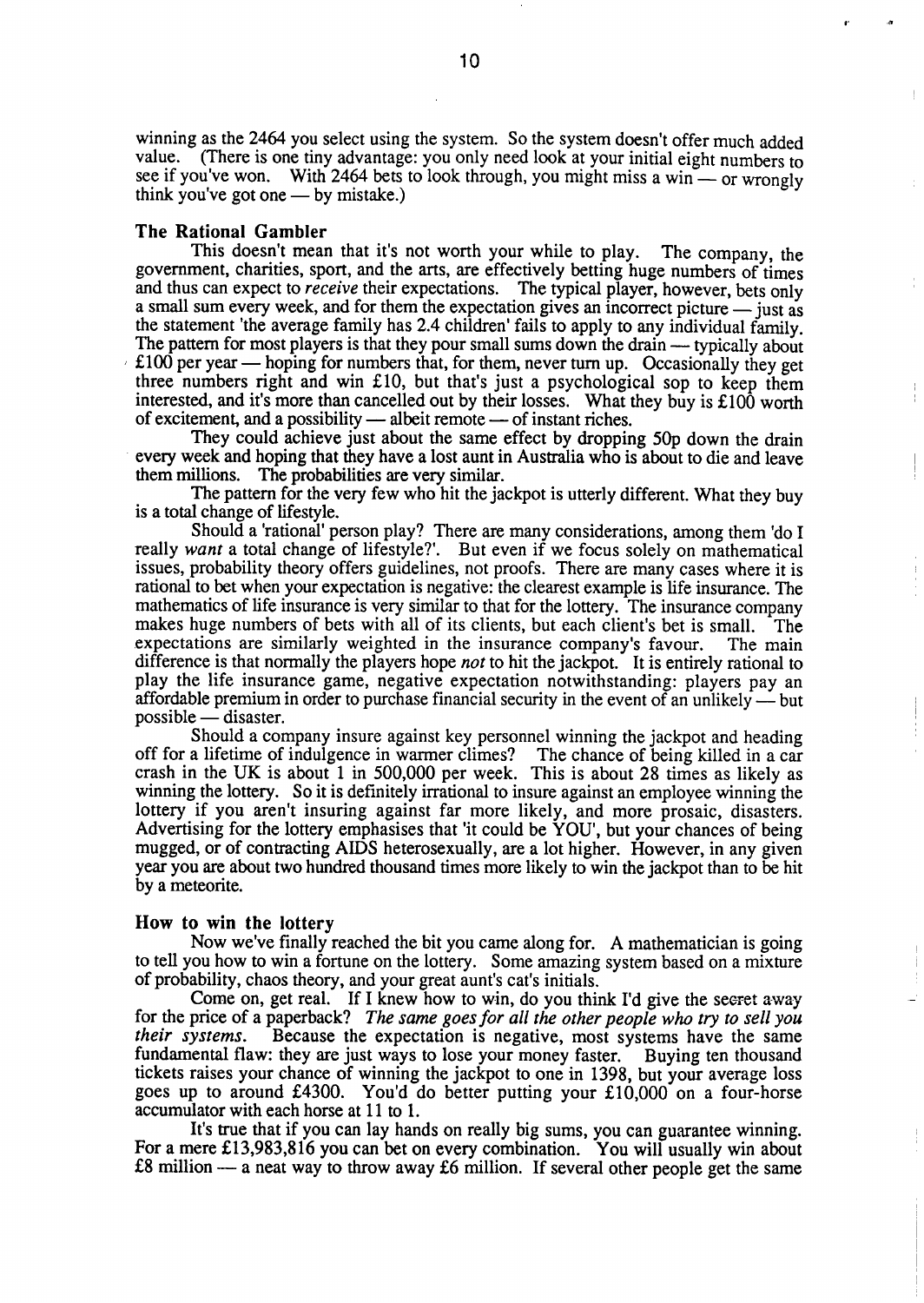winning numbers as you, then you throw away a lot more. The one case where this calculation fails is when there is a roll-over, in which case the jackpot becomes about twice as big as usual. Then you might come out ahead — but only if nobody else gets the numbers right. This danger made itself apparent on 14 January 1995, when a roll-over jackpot of f16,293,830 was shared between 133 people, who chose the numbers 7, 17, 23, 32,38,42.

Statistically, only about four people should have chosen this sequence if everybody picked numbers at random, so there must be some curious effects of human psychology at work. For example, people often think that because the lottery machine draws sequences at random, they must always *look* random. A sequence like 1,2,3,4,5,6 doesn't look random, so it will never come up. Not true. On average it will come up once every 13,983,816 times — exactly the same odds as those on the sequence that  $di\bar{d}$  come up on 15 January 1995. Odds are about the potential, not about the actual; and a random *process* does not always produce a result that *looks* irregular and patternless. To compound the misunderstanding, most of us have  $\therefore$  e wrong intuition of what a random sequence looks like. If you ask somebody to write down a random sequence, they usually space the numbers apart too much. Randomly generated sequences are often 'clumpy', but we human beings don't expect them to be. Compare the nice, evenly but not too evenly spaced sequence 7, 17, 23, 32, 38, 42 that 133 people picked, with the clumpy sequence 26, 35, 38, 43, 47, 49 that won £18 million for the only person who chose it.

And here, finally, is a system that might just work, and your faith in mathematicians is justified. If you want to play the Lottery, the smart move is to make sure that if you do win, then you win a bundle. There are at least two ways to achieve this aim, and the best strategy is to combine them.

The first is *only bet when there is a roll-over.* Paradoxically, if everybody did that, the roll-over wouldn't be worth anything, because the company running the Lottery wouldn't receive any stake money. So you just have to hope most punters men't as smart as you are — which, if you're reading this advice and following it, is of course true.

The second tactic was made dramatically clear when those 133 disappointed people won a jackpot of E16 million and got only a miserable fl 22,510 each. It is *never bet on numbers that anybody else is betting on.* It's not so easy to do this, because you have no idea what numbers the other 25 million punters are choosing, but you should avoid too many numbers under 31 because of all those birthdays that everybody falls back on when asked to choose numbers. Avoid 3, 7, 17, and other numbers people think are lucky. You could sprinkle in a few 13's: many people think they're unlucky, but those little plastic balls aren't superstitious. I personally recommend something *really* stupid, like 43,44, 45,46,47,48.

'But surely a sequence like that never comes up?' Not so. It comes up, on average, once every 13,983,816 times — once every half a million years, to put the chances in perspective. The sequence 43, 44, 45, 46, 47, 48 is exactly as probable as the sequence 7, 17, 23, 32, 38,42 that came up on January 14th. It is exactly the same as the odds on the six numbers your sweaty litde paws have just marked on your Lottery ticket as you handed over your hard-earned  $\hat{\mathbf{L}}$  coin.

0 Ian Stewart